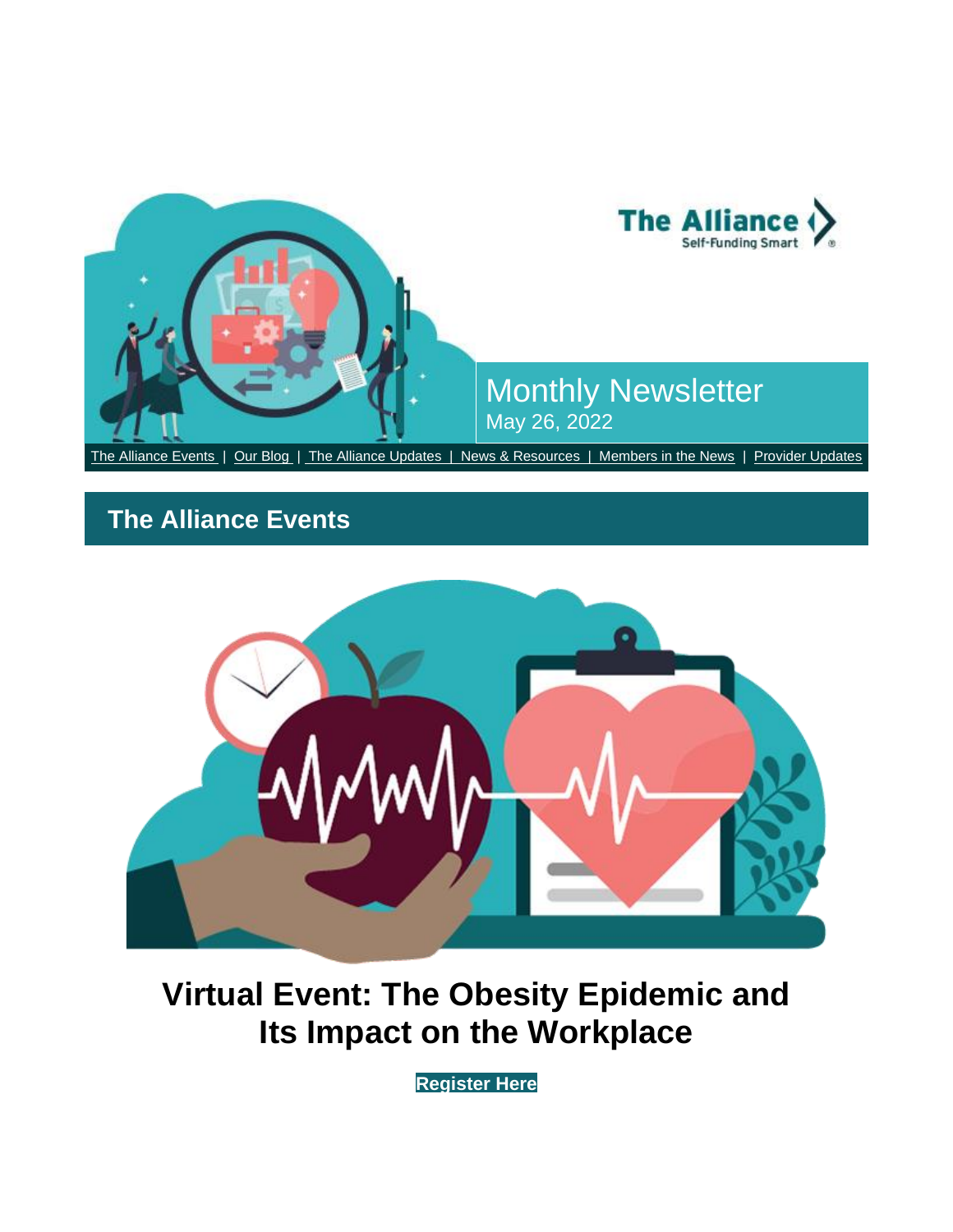The Alliance will be joined by Wisconsin Collaborative for Healthcare Quality (WCHQ), M3 Insurance, Health Payment Systems (HPS) to bring forth an employer panel and several subject matter experts in psychology, primary care, health communications, human resources, and obesity medicine to help address this common chronic illness in an integrated, effective, and straightforward manner.

Employers will come away with a comprehensive understanding of obesity's causes and effects on health, how it impacts their business, and guidance on obesity management within the workplace.

*This event has been approved for HCRI and SHRM CE Credits.*

**[Register Here](https://nam12.safelinks.protection.outlook.com/?url=http%3A%2F%2Fsend.the-alliance.org%2Flink.cfm%3Fr%3Dt1nVu6zhfyhdHlVQCxZuKw~~%26pe%3DBx4YOfgVYH5L_x14UryRTasDLt7LEdkq4UTK7N8zP5TmV7JMTJL8yfAlxfPUBMctkRJk16dkmXadiVmY4pDLJA~~%26t%3Dl5PHDvPRC8Z87L1WrQSpAQ~~&data=05%7C01%7Cashohoney%40the-alliance.org%7Ca56c03aba8964fdaf36d08da3f31c663%7Cb887508f1654468eb5f63fec959c408d%7C0%7C0%7C637891780261254660%7CUnknown%7CTWFpbGZsb3d8eyJWIjoiMC4wLjAwMDAiLCJQIjoiV2luMzIiLCJBTiI6Ik1haWwiLCJXVCI6Mn0%3D%7C3000%7C%7C%7C&sdata=MvoJXfPW%2FMDI1NVYj30cjXrVpEBuXmpA7vZNOpjg4X0%3D&reserved=0)**



# **2022 Spring Symposium Event Resources**

## **[Learn More](https://nam12.safelinks.protection.outlook.com/?url=http%3A%2F%2Fsend.the-alliance.org%2Flink.cfm%3Fr%3Dt1nVu6zhfyhdHlVQCxZuKw~~%26pe%3DtTyobwSEI_Hd7mtwpGbPcKSs00-auili2Ti6Tl-f6fPN9HM7ZGMJm4jDLTST4Bd9pdLYG6mUwtjedAoLb-k3MA~~%26t%3Dl5PHDvPRC8Z87L1WrQSpAQ~~&data=05%7C01%7Cashohoney%40the-alliance.org%7Ca56c03aba8964fdaf36d08da3f31c663%7Cb887508f1654468eb5f63fec959c408d%7C0%7C0%7C637891780261254660%7CUnknown%7CTWFpbGZsb3d8eyJWIjoiMC4wLjAwMDAiLCJQIjoiV2luMzIiLCJBTiI6Ik1haWwiLCJXVCI6Mn0%3D%7C3000%7C%7C%7C&sdata=u56lqiZKRq4uKkIsPPafYkukabAAedS1vE9g7mltj3A%3D&reserved=0)**

A big thank you to those who attended our first in-person event since 2019! We loved seeing some friendly faces.

There was a lot to cover, and you can find the event materials, and more on our Events page.

Please email Barb Gould [\(bgould@the-alliance.org\)](mailto:bgould@the-alliance.org) for your CE Credit (HCRI and SHRM) needs.

*This event has been approved for HCRI and SHRM CE Credits.*



## <span id="page-1-0"></span>**Our Blog**



### **[The Four Best Benefits of Choosing a Level Funded](https://nam12.safelinks.protection.outlook.com/?url=http%3A%2F%2Fsend.the-alliance.org%2Flink.cfm%3Fr%3Dt1nVu6zhfyhdHlVQCxZuKw~~%26pe%3DIyKYs_1yhVmXLt84QGktbuU68TByzFWgiMJPtaHXMyZw3Gs1AUp-6RuoTK_oWniCxg1gX3ontLlO9w3-MHQoJA~~%26t%3Dl5PHDvPRC8Z87L1WrQSpAQ~~&data=05%7C01%7Cashohoney%40the-alliance.org%7Ca56c03aba8964fdaf36d08da3f31c663%7Cb887508f1654468eb5f63fec959c408d%7C0%7C0%7C637891780261254660%7CUnknown%7CTWFpbGZsb3d8eyJWIjoiMC4wLjAwMDAiLCJQIjoiV2luMzIiLCJBTiI6Ik1haWwiLCJXVCI6Mn0%3D%7C3000%7C%7C%7C&sdata=rtxATnWb6OHOviwnRPfMUoQOMNctXoEzmPeZBCoa9L4%3D&reserved=0)  [Health Plan](https://nam12.safelinks.protection.outlook.com/?url=http%3A%2F%2Fsend.the-alliance.org%2Flink.cfm%3Fr%3Dt1nVu6zhfyhdHlVQCxZuKw~~%26pe%3DIyKYs_1yhVmXLt84QGktbuU68TByzFWgiMJPtaHXMyZw3Gs1AUp-6RuoTK_oWniCxg1gX3ontLlO9w3-MHQoJA~~%26t%3Dl5PHDvPRC8Z87L1WrQSpAQ~~&data=05%7C01%7Cashohoney%40the-alliance.org%7Ca56c03aba8964fdaf36d08da3f31c663%7Cb887508f1654468eb5f63fec959c408d%7C0%7C0%7C637891780261254660%7CUnknown%7CTWFpbGZsb3d8eyJWIjoiMC4wLjAwMDAiLCJQIjoiV2luMzIiLCJBTiI6Ik1haWwiLCJXVCI6Mn0%3D%7C3000%7C%7C%7C&sdata=rtxATnWb6OHOviwnRPfMUoQOMNctXoEzmPeZBCoa9L4%3D&reserved=0)**

Employers with healthy workforces are paying needlessly high health care costs, which is why many of them trust us to self-fund their health plans. After all, employers that choose self funding retain savings from things like unused care, utilizing...

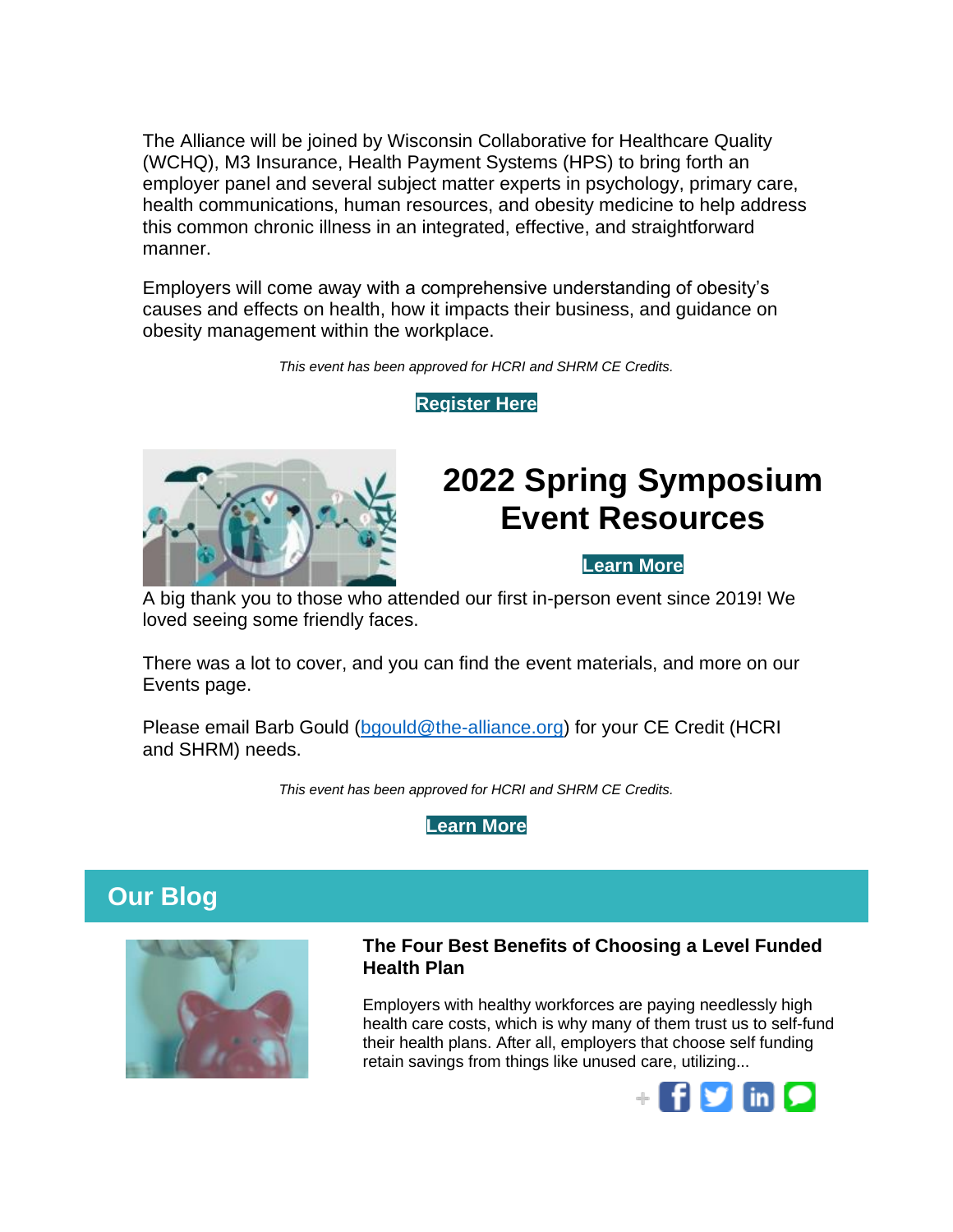## **[Final Federal Transparency Rules That Plan Sponsors,](https://nam12.safelinks.protection.outlook.com/?url=http%3A%2F%2Fsend.the-alliance.org%2Flink.cfm%3Fr%3Dt1nVu6zhfyhdHlVQCxZuKw~~%26pe%3D5-aBLS8009ODyhyv4ZV_0mFwbTTNGmhDVguMWtAB-_6Mq7uFnlhwpSW-JETz0zxbCauZNirpVmFm8umaKmzL0A~~%26t%3Dl5PHDvPRC8Z87L1WrQSpAQ~~&data=05%7C01%7Cashohoney%40the-alliance.org%7Ca56c03aba8964fdaf36d08da3f31c663%7Cb887508f1654468eb5f63fec959c408d%7C0%7C0%7C637891780261254660%7CUnknown%7CTWFpbGZsb3d8eyJWIjoiMC4wLjAwMDAiLCJQIjoiV2luMzIiLCJBTiI6Ik1haWwiLCJXVCI6Mn0%3D%7C3000%7C%7C%7C&sdata=rr6DkrLzycIlDf7l8TKuE5JFHMWAjGplosWuOnekXRo%3D&reserved=0)  [As Fiduciaries, Need to Be Aware of](https://nam12.safelinks.protection.outlook.com/?url=http%3A%2F%2Fsend.the-alliance.org%2Flink.cfm%3Fr%3Dt1nVu6zhfyhdHlVQCxZuKw~~%26pe%3D5-aBLS8009ODyhyv4ZV_0mFwbTTNGmhDVguMWtAB-_6Mq7uFnlhwpSW-JETz0zxbCauZNirpVmFm8umaKmzL0A~~%26t%3Dl5PHDvPRC8Z87L1WrQSpAQ~~&data=05%7C01%7Cashohoney%40the-alliance.org%7Ca56c03aba8964fdaf36d08da3f31c663%7Cb887508f1654468eb5f63fec959c408d%7C0%7C0%7C637891780261254660%7CUnknown%7CTWFpbGZsb3d8eyJWIjoiMC4wLjAwMDAiLCJQIjoiV2luMzIiLCJBTiI6Ik1haWwiLCJXVCI6Mn0%3D%7C3000%7C%7C%7C&sdata=rr6DkrLzycIlDf7l8TKuE5JFHMWAjGplosWuOnekXRo%3D&reserved=0)**

**[Read more](https://nam12.safelinks.protection.outlook.com/?url=http%3A%2F%2Fsend.the-alliance.org%2Flink.cfm%3Fr%3Dt1nVu6zhfyhdHlVQCxZuKw~~%26pe%3DSpK6WvhZ6M2FQyFYS5JKikvakPUC2H2ZMxTWpQpGOnI4XWZQO7aD6NU6tKozdrxf8bRJu6weGLRm7STDVN0Bnw~~%26t%3Dl5PHDvPRC8Z87L1WrQSpAQ~~&data=05%7C01%7Cashohoney%40the-alliance.org%7Ca56c03aba8964fdaf36d08da3f31c663%7Cb887508f1654468eb5f63fec959c408d%7C0%7C0%7C637891780261254660%7CUnknown%7CTWFpbGZsb3d8eyJWIjoiMC4wLjAwMDAiLCJQIjoiV2luMzIiLCJBTiI6Ik1haWwiLCJXVCI6Mn0%3D%7C3000%7C%7C%7C&sdata=hDIr5lsXy4Mq%2BjqIHezvK7d%2BuIdHs%2F72LSks9Wus5xU%3D&reserved=0)**

A lot has happened since the White House issued an executive order in June of 2019, which led to the Hospital Price Transparency Act. In November 2020, the Departments of Labor (DoL), Health and Human Services (HHS), and the Treasury released the Transparency in...



**[Read more](https://nam12.safelinks.protection.outlook.com/?url=http%3A%2F%2Fsend.the-alliance.org%2Flink.cfm%3Fr%3Dt1nVu6zhfyhdHlVQCxZuKw~~%26pe%3D3Y0kCLjt2VLAkKMujaLVhhD7XSm8KvqjdMmULMZatzvaYo3Eqlg9Pfa_SBk4M-4F_UE7txS1B8d5ZBLOf56wyw~~%26t%3Dl5PHDvPRC8Z87L1WrQSpAQ~~&data=05%7C01%7Cashohoney%40the-alliance.org%7Ca56c03aba8964fdaf36d08da3f31c663%7Cb887508f1654468eb5f63fec959c408d%7C0%7C0%7C637891780261254660%7CUnknown%7CTWFpbGZsb3d8eyJWIjoiMC4wLjAwMDAiLCJQIjoiV2luMzIiLCJBTiI6Ik1haWwiLCJXVCI6Mn0%3D%7C3000%7C%7C%7C&sdata=UI61jo42DxK%2F0lKpU%2BFwfrLPHEbPGQrD2zBLAyTmluw%3D&reserved=0)**



## **[Five Strategies for a Smarter Self Funded Health Plan](https://nam12.safelinks.protection.outlook.com/?url=http%3A%2F%2Fsend.the-alliance.org%2Flink.cfm%3Fr%3Dt1nVu6zhfyhdHlVQCxZuKw~~%26pe%3DOsXYc8s1HdNiqRFklFbPUHB4pfFSY-AA9yn-d2u4zPg4rEEjHM6TTKIvvyxMGRx_KfR-TydbgkVqF3vvQkWHpw~~%26t%3Dl5PHDvPRC8Z87L1WrQSpAQ~~&data=05%7C01%7Cashohoney%40the-alliance.org%7Ca56c03aba8964fdaf36d08da3f31c663%7Cb887508f1654468eb5f63fec959c408d%7C0%7C0%7C637891780261254660%7CUnknown%7CTWFpbGZsb3d8eyJWIjoiMC4wLjAwMDAiLCJQIjoiV2luMzIiLCJBTiI6Ik1haWwiLCJXVCI6Mn0%3D%7C3000%7C%7C%7C&sdata=TGn%2F3vaPQzKFI1Xv9%2FoNagdfCX6EbOja18Mkae91r3Y%3D&reserved=0)**

Employers are switching to self funded health plans quite rapidly, but the swing from fully insured to self funded health plans did not happen overnight. Health care costs have grown steadily for decades, but they have especially ballooned in recent years. 2022...

**fly** in **P** 

**[Read more](https://nam12.safelinks.protection.outlook.com/?url=http%3A%2F%2Fsend.the-alliance.org%2Flink.cfm%3Fr%3Dt1nVu6zhfyhdHlVQCxZuKw~~%26pe%3DwBjzFrcuPrxT2gtK0OEB7tCelsbrOQQX8w-nt9t7QPLedyHzNf4g5mTu2eEhWeFyVlAhPLdWyJNGsFLsjoy_Lw~~%26t%3Dl5PHDvPRC8Z87L1WrQSpAQ~~&data=05%7C01%7Cashohoney%40the-alliance.org%7Ca56c03aba8964fdaf36d08da3f31c663%7Cb887508f1654468eb5f63fec959c408d%7C0%7C0%7C637891780261254660%7CUnknown%7CTWFpbGZsb3d8eyJWIjoiMC4wLjAwMDAiLCJQIjoiV2luMzIiLCJBTiI6Ik1haWwiLCJXVCI6Mn0%3D%7C3000%7C%7C%7C&sdata=p2mX1BiUSUNfd5wK8AD4Sb4uxypd4SJMk%2Bo8KqbOPCM%3D&reserved=0)**

## <span id="page-2-0"></span>**The Alliance Updates**



**LeapFrog Hospital Safety Grades**

For more than 20 years, The Leapfrog Group has collected, analyzed, and published hospital data on safety and quality in order to push the health care industry forward.

The Alliance has integrated their 2022 safety grades into our Find a Doctor tool to help your employees make more informed health care decisions.

**[Learn More](https://nam12.safelinks.protection.outlook.com/?url=http%3A%2F%2Fsend.the-alliance.org%2Flink.cfm%3Fr%3Dt1nVu6zhfyhdHlVQCxZuKw~~%26pe%3D4a_yBfNzPY_-2b30Q_v5SmanufyrRldn7miPM9h0rCHuIQ-3Fnkb0CztkqbnYjGw_jrxlZHLY5a4RvGK9pp1hg~~%26t%3Dl5PHDvPRC8Z87L1WrQSpAQ~~&data=05%7C01%7Cashohoney%40the-alliance.org%7Ca56c03aba8964fdaf36d08da3f31c663%7Cb887508f1654468eb5f63fec959c408d%7C0%7C0%7C637891780261254660%7CUnknown%7CTWFpbGZsb3d8eyJWIjoiMC4wLjAwMDAiLCJQIjoiV2luMzIiLCJBTiI6Ik1haWwiLCJXVCI6Mn0%3D%7C3000%7C%7C%7C&sdata=9Jcmou%2Byfy5r06A7v6MVwNIZmi3eD989yt4M%2FIAvJBQ%3D&reserved=0)**

## <span id="page-2-1"></span>**News & Resources**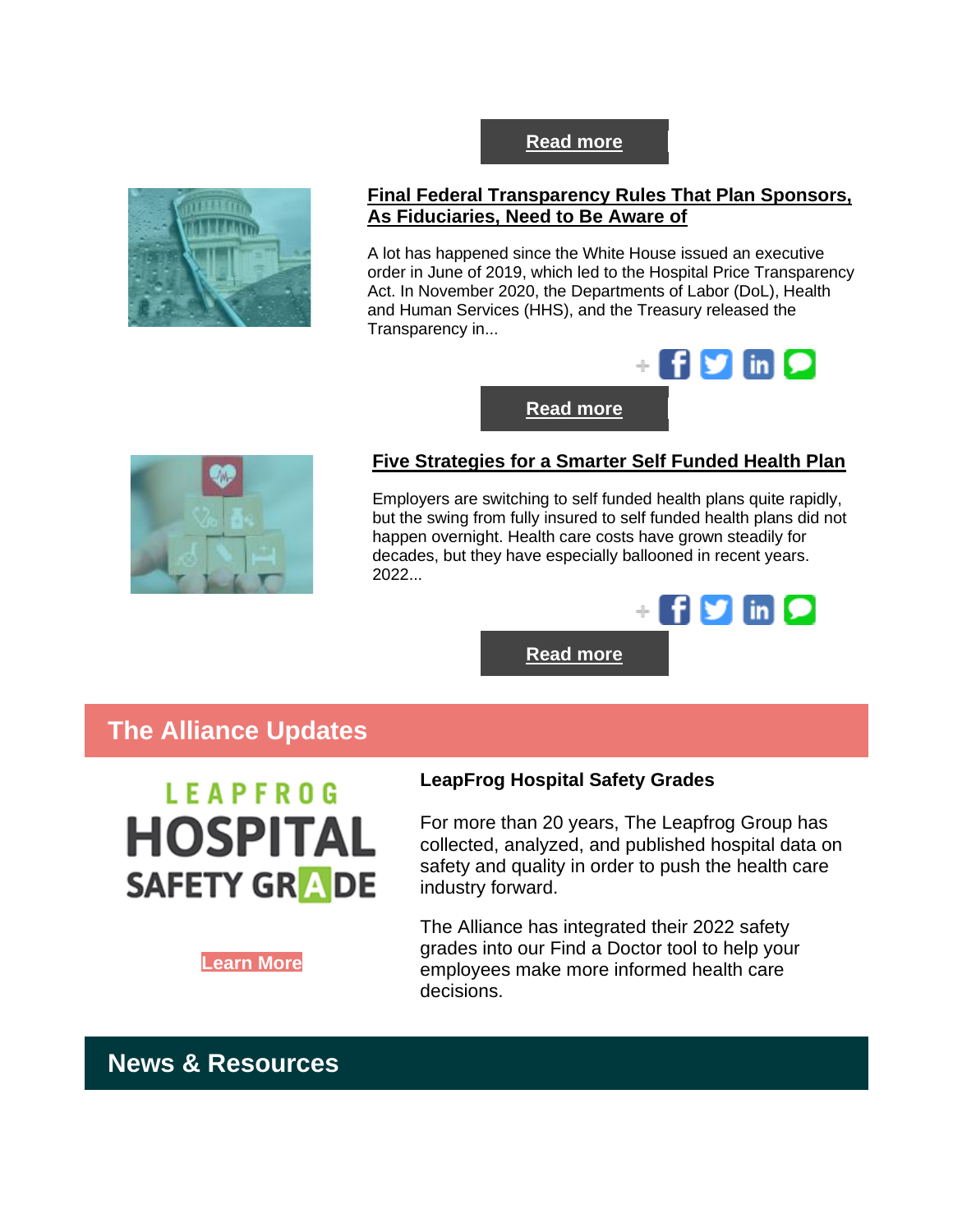The Alliance has been making headlines lately. Have you viewed our Media Mentions page? Every time we're mentioned in the news, we link the article on this page. Check it out!





**[Read](https://nam12.safelinks.protection.outlook.com/?url=http%3A%2F%2Fsend.the-alliance.org%2Flink.cfm%3Fr%3Dt1nVu6zhfyhdHlVQCxZuKw~~%26pe%3DHXmioYQJjNroIzb802WLmDaVfDl4u6T9tlu4zan_DrKg0FlLjy4qkVhv0KOgE2kCxjgGnBvmy0mfvSWsA9R7UQ~~%26t%3Dl5PHDvPRC8Z87L1WrQSpAQ~~&data=05%7C01%7Cashohoney%40the-alliance.org%7Ca56c03aba8964fdaf36d08da3f31c663%7Cb887508f1654468eb5f63fec959c408d%7C0%7C0%7C637891780261254660%7CUnknown%7CTWFpbGZsb3d8eyJWIjoiMC4wLjAwMDAiLCJQIjoiV2luMzIiLCJBTiI6Ik1haWwiLCJXVCI6Mn0%3D%7C3000%7C%7C%7C&sdata=VTrpDWin%2BKqB40trMLFJ%2FYYSpWqMcmxWmo7QYNr9D1I%3D&reserved=0) More New Media Mentions**

## <span id="page-3-0"></span>**Provider Updates**

### **NEW**

### **Behavioral Health**

Better Me Psychiatry - Machesney Park, IL Blue Sky Psychotherapy - Madison, WI Collective Roots Psychotherapy - Madison, WI Empowerment Within - Hartland, WI Innovative Counseling - Green Bay, WI Mental Health for Women: Medication Management - Madison, WI Simplicity In Authenticity Counseling - Madison, WI The Urban Counselor - Chicago, IL Visions Counseling II - Merrill, WI Yellow Brick Academy - Eau Claire, WI

## **Clinic**

1-2-3 Pediatrics - Aurora, IL A to Z Pediatric and Youth Healthcare - Multiple Locations, IL ABC Pediatrics - Multiple Locations, IL Advanced Pediatrics - Children's Health Associates - Hinsdale, IL All About Kids Pediatrics - Naperville, IL All Bear Cubs Pediatrics - Multiple Locations, IL All Star Pediatrics - La Grange, IL Almost Home Kids - Multiple Locations, IL Altagracia Medical Center - Chicago, IL Alzein Medical - Multiple Locations, IL Apple-A-Day Pediatrics - Oswego, IL Arlington Pediatrics - Arlington Heights, IL Aschinberg, L. Claude M.D. - Joliet, IL Associated Pediatric Partners - Multiple Locations, IL Associated Pediatricians - Multiple Locations, IN Ayuste Pediatrics - Downers Grove, IL Bedrose Pediatrics - Multiple Locations, IL C. Tumacder, MD - Multiple Locations, IN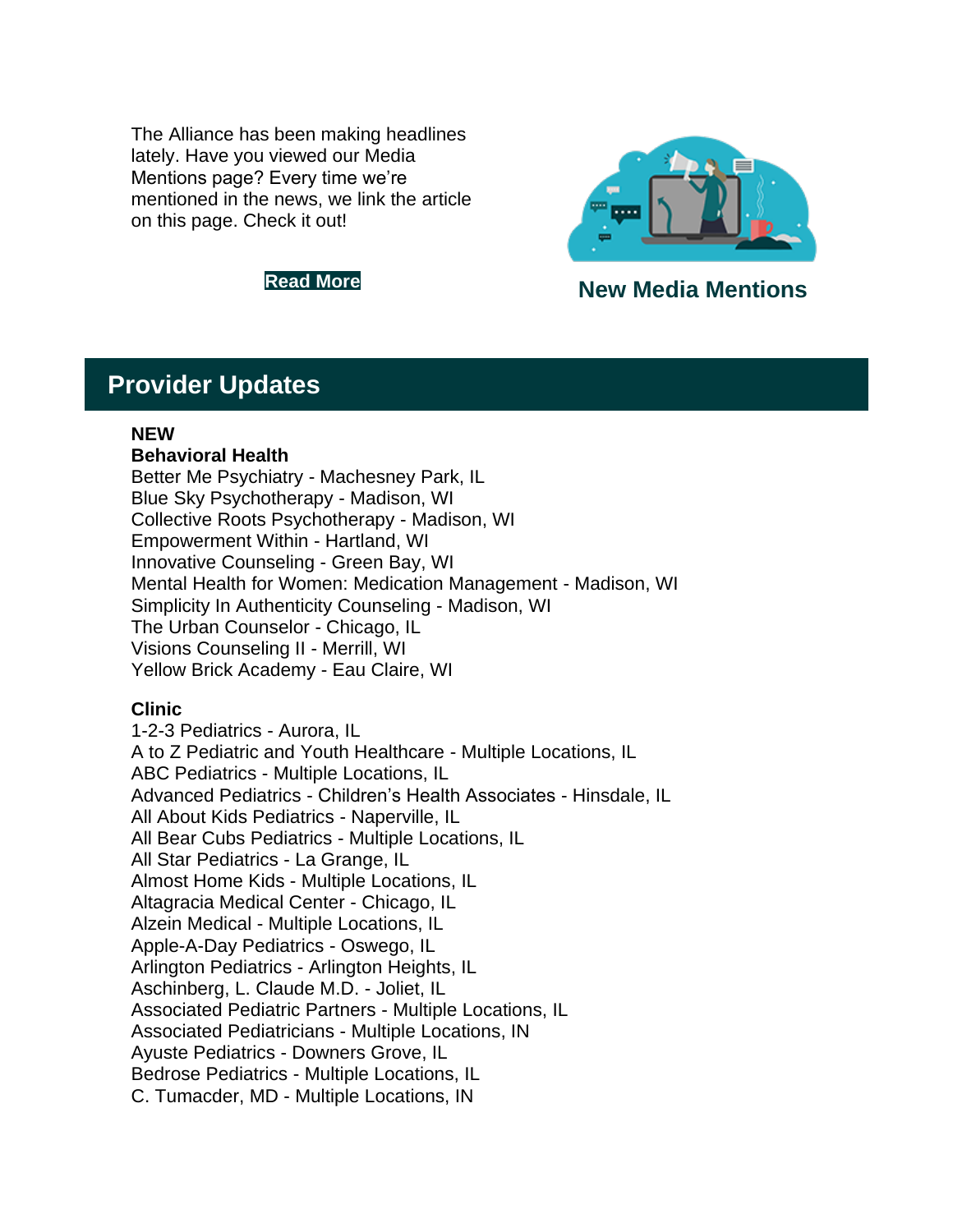Chicago Pediatric Clinic - Chicago, IL Community Pediatrics - Joliet, IL Dr. Roma H. Franzia - Winnetka, IL DuPage Pediatrics - Darien, IL FGM Pediatrics - North Riverside, IL Hahn Pediatric Group - Tinley Park, IL Infant & Children's Clinic - Elk Grove Village, IL Kids First Pediatric Partners - Multiple Locations, IL Kids First Pediatrics on 30 - Dyer, IN Kids Health Partners - Skokie, IL Milestone Pediatrics - Naperville, IL Millennium Pediatrics - Naperville, IL North American Partners in Anesthesia Wisconsin - Multiple Locations, WI North Arlington Pediatrics - Arlington Heights, IL North Suburban Pediatrics - Multiple Locations, IL Oak Mill Pediatrics - Niles, IL Oak Park Pediatrics - Oak Park, IL Pain Management Group - Edgerton, WI Palatine Pediatrics - Palatine, IL Pediatric Associates of The North Shore - Wilmette, IL Pediatric Clinic - Chicago, IL Pediatric Health Associates - Multiple Locations, IL Pediatric Solutions - Arlington Heights, IL Pediatrics on Demand - Oak Lawn, IL Pediatrics Unlimited - Oak Park, IL Pedios - Oak Park, IL Ravenswood Pediatrics - Chicago, IL Riverview Pediatrics - Danville, IL Schwartz Pediatrics - Multiple Locations, IL TruCare Medical Center - Multiple Locations, IN Wade Family Eye Care - Cameron, WI

### **Hospital**

Hayward Area Memorial Hospital - Hayward, WI Memorial Medical Center - Ashland, WI Marshfield Medical Center - River Region - Stevens Point, WI

### **UPDATED Hospital**

*UW Health at The American Center name changed to:* UW Health East Madison Hospital - Madison, WI

## **How Are We Doing?**